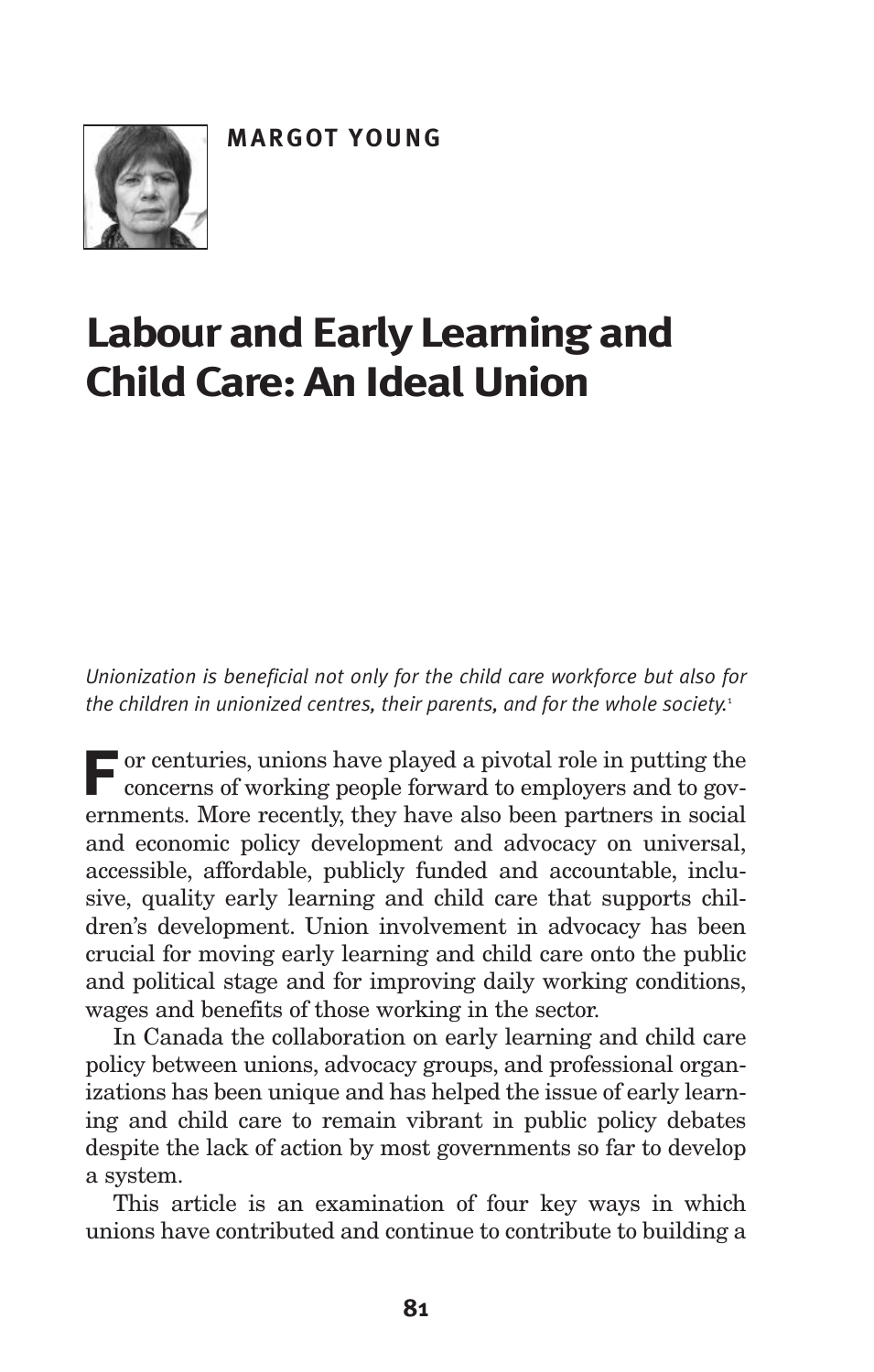quality early learning and child care system: advocacy, sector professionalism, negotiation of wages and working conditions, and organizing. It also outlines some of the key struggles in the movement for publicly-funded, universal child care.

## **Advocacy**

There are a number of reasons for the ongoing role of labour in the fight for a Canada-wide child care system: promoting a healthy work-life balance; enhancing women's equality; fostering social solidarity; and defending our public infrastructure. Many unions have active child care committees dedicated to moving early learning and child care issues forward internally among their members and in the public arena. Campaigns include: the ongoing effort at the national level to win an early learning and child care system; pressuring governments at the provincial level to establish and fund early learning and child care plans, increase grants and raise wages; and working with parents and boards of directors lobbying local governments to improve child care services and wages, and reduce parent fees.

Labour unions in Canada have been key partners advocating for developing a public early learning and child care system that meets the needs of today's families because such a system (along with other supports like maternity, parental, and family leaves) helps parents balance work and family.

Unions also recognize the pivotal importance of early learning and child care for women's equality, since mothers continue to bear the primary responsibility for children. More than 73% of mothers with children under six are in the workforce but there's only enough regulated early learning and child care for 15% of children 12 and under. Most mothers who work outside the home have to cobble together unregulated child care of uneven quality. A 2009 Statistics Canada study<sup>2</sup> shows that women pay a high price for having children: childless women earn 12% more than those with children. Additionally, the earning gap grows for women with university education.

Unions recognize that quality early learning and child care fosters social solidarity across the boundaries of class, ethnicity, race, culture, language, sexual orientation, ability and geography.

Unions representing workers in the early learning and child care sector advocate for the development of a system as a way of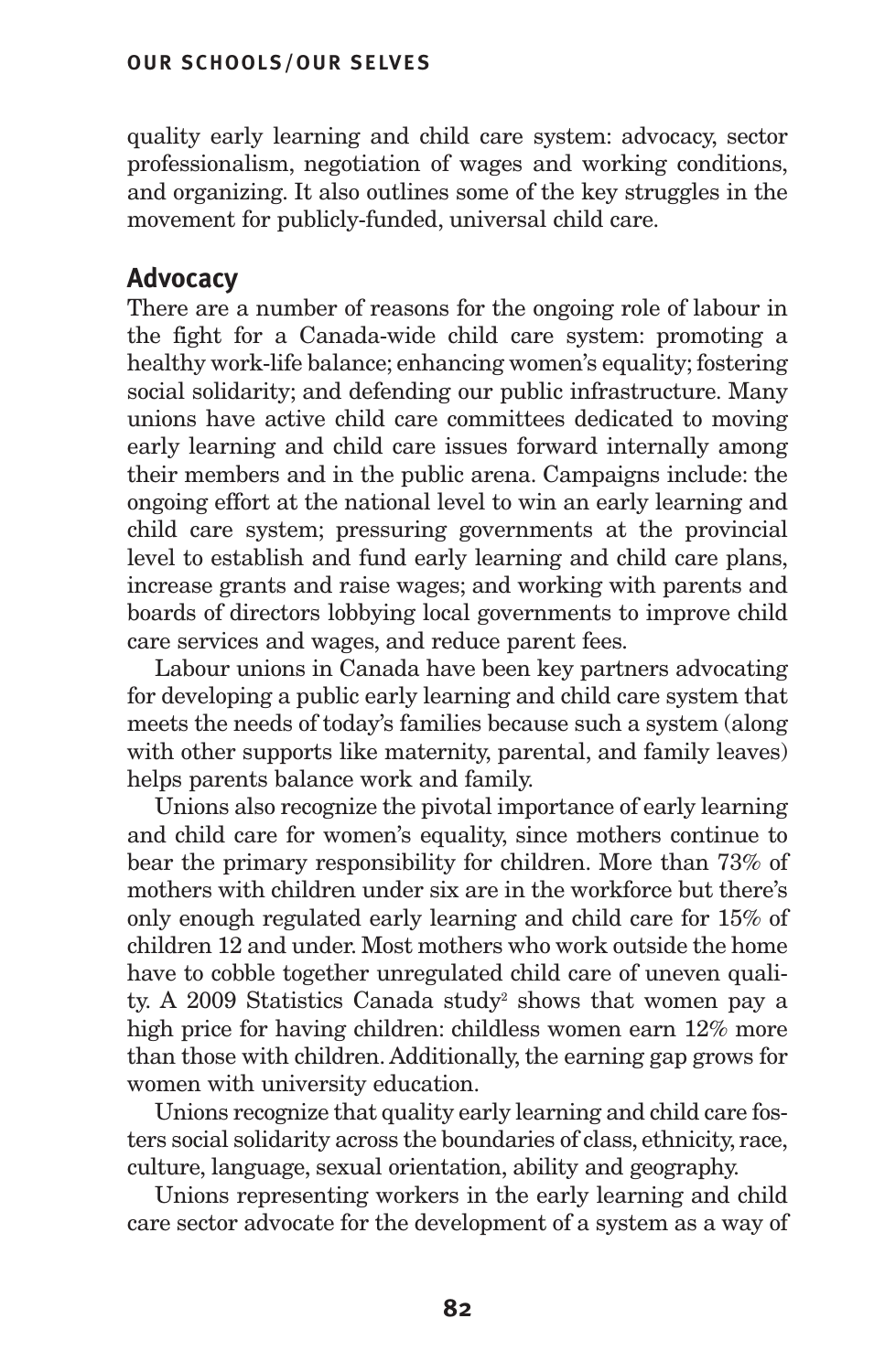gaining proper funding that helps guarantee the quality of the child care and the jobs in the field. Studies show that public/nonprofit programs are higher quality as they put their resources into programs, involve parents, communities and governments in planning and tend to follow practices that support quality, such as hiring better-trained staff and paying them more. As well, advocacy groups and unions have pressed governments to ensure all new public funds for early learning and child care go to public/non-profit programs in order to stave off trade challenges that pave the way for "big box" commercial child care to move in and set up shop.

### **Professionalism**

Labour has contributed to the professionalism of the early learning and child care field in many ways, including advocating for a public system that is accountable and regulated, through the collective bargaining process, and through participation in the Child Care Human Resources Sector Council.

Labour has consistently advocated for overall regulation of the child care sector, believing that this is important to fostering professionalism: only an estimated 11% of family and in-home caregivers that provide early learning and care services in Canada is regulated. Lack of regulation often means lower quality care levels and less training of caregivers. Lower fees charged by unregulated facilities can act as a downward pressure on wages in regulated child care which again results in lower quality. 3

Collective bargaining is also fundamental to professionalism. Through collective bargaining, unions have pressed for improvements in professionalism of the early learning and child care sector by getting collective agreement provisions on education and training, staff development to remain current in the field, good pay for the high value of the work performed, and working conditions that support child care providers to do their jobs well.

There is significant evidence that supports the important role of labour in helping to develop and foster employee professionalism: the *Unionization and Quality*<sup>4</sup> study showed that unionized providers overall have more access than their non-unionized counterparts to in-service training and off-site professional development. They are more likely to have collective agreement provisions for payment of registration fees, paid release time and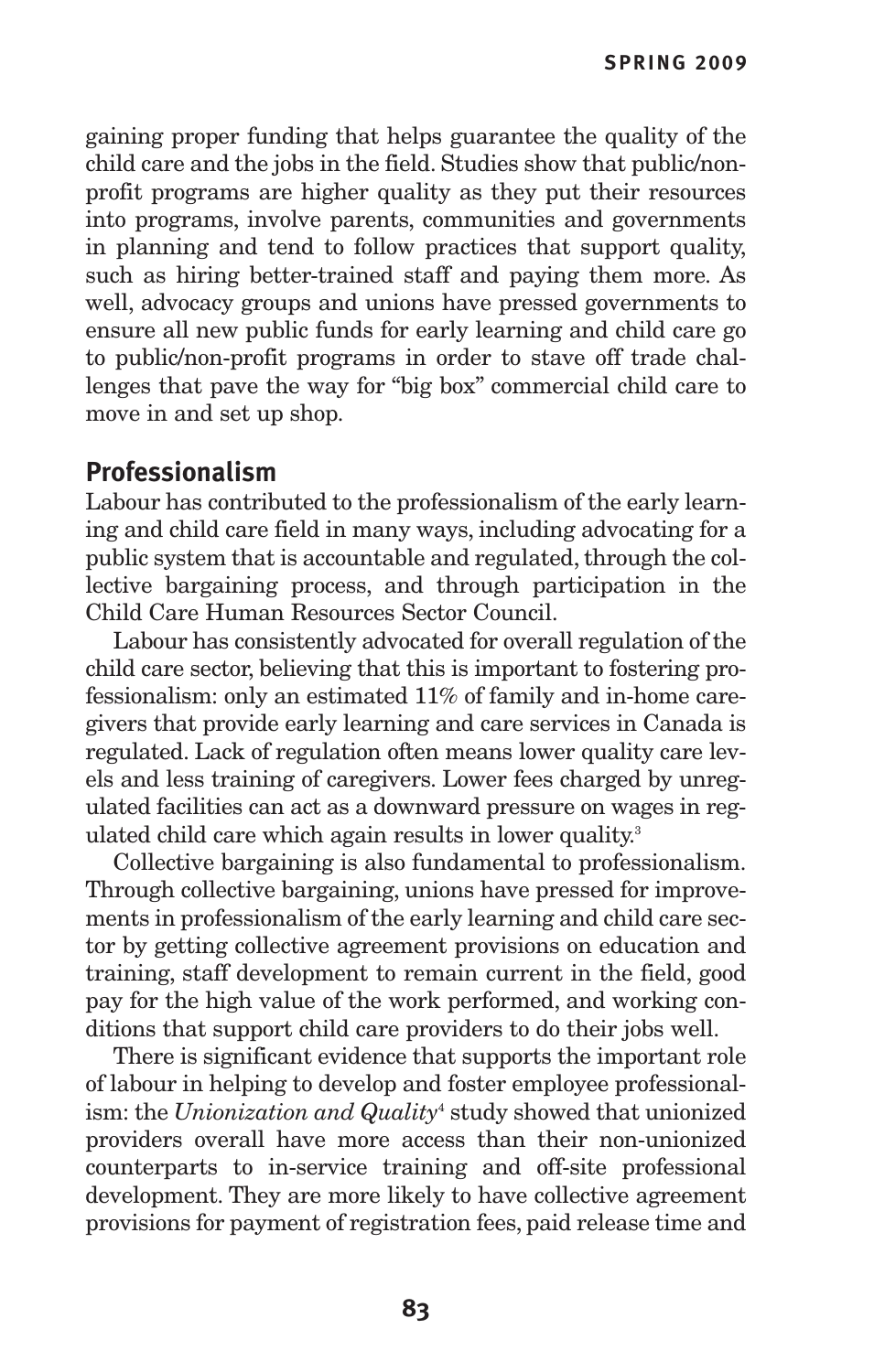#### **OUR SCHOOLS/OUR SELVES**

replacements to enable them to attend professional development sessions. It is also no accident that they are more likely to receive paid breaks, paid preparation time, and paid overtime.

Through the Child Care Human Resources Sector Council, labour participates on many key studies, projects and initiatives that advance professionalism in the early learning and child care field. Some of the council's projects include looking at issues such as occupational standards, a training strategy for the child care sector, pathways to credentialing, career promotions and recruitment strategy, labour market information research agenda, and addressing workforce shortages. Unions have a great deal to contribute to these discussions because of their experience in human resources issues and, furthermore, because of the stake their members have in each of these subject areas.

#### **Wages and working conditions**

Despite Canadian and international research confirming the importance of wages and working conditions to the quality of the early learning and of child care programs, Canadian society continues to pay lip-service only to the value of childhood educators. Consequently, working conditions and pay levels of child care workers remain at very low levels.

Wage levels are influenced by a number of factors including: the individual's position; employment status; level of ECEC education; length of experience in the child care field; years of experience at their current centre; the centre's auspice (nonprofit or commercial); the jurisdiction in which the centre operates; whether the centre receives government operating grants; whether the centre receives free or subsidized space and/or utilities; and the level of fees charged by the centre. The *Unionization and Quality*<sup>5</sup> study used regression analysis to examine the influence of unionization and each of these factors on teaching staff wage levels. When all other variables were accounted for, teaching staff in unionized centres earned 8.3% more than employees in non-unionized centres. Furthermore, unionized child care settings are more likely to provide benefits such as supplementary health care, life insurance, employer top-up on maternity and parental and other benefits.

Because unionized centres contribute positively to the quality of early learning and child care programs, these centres conse-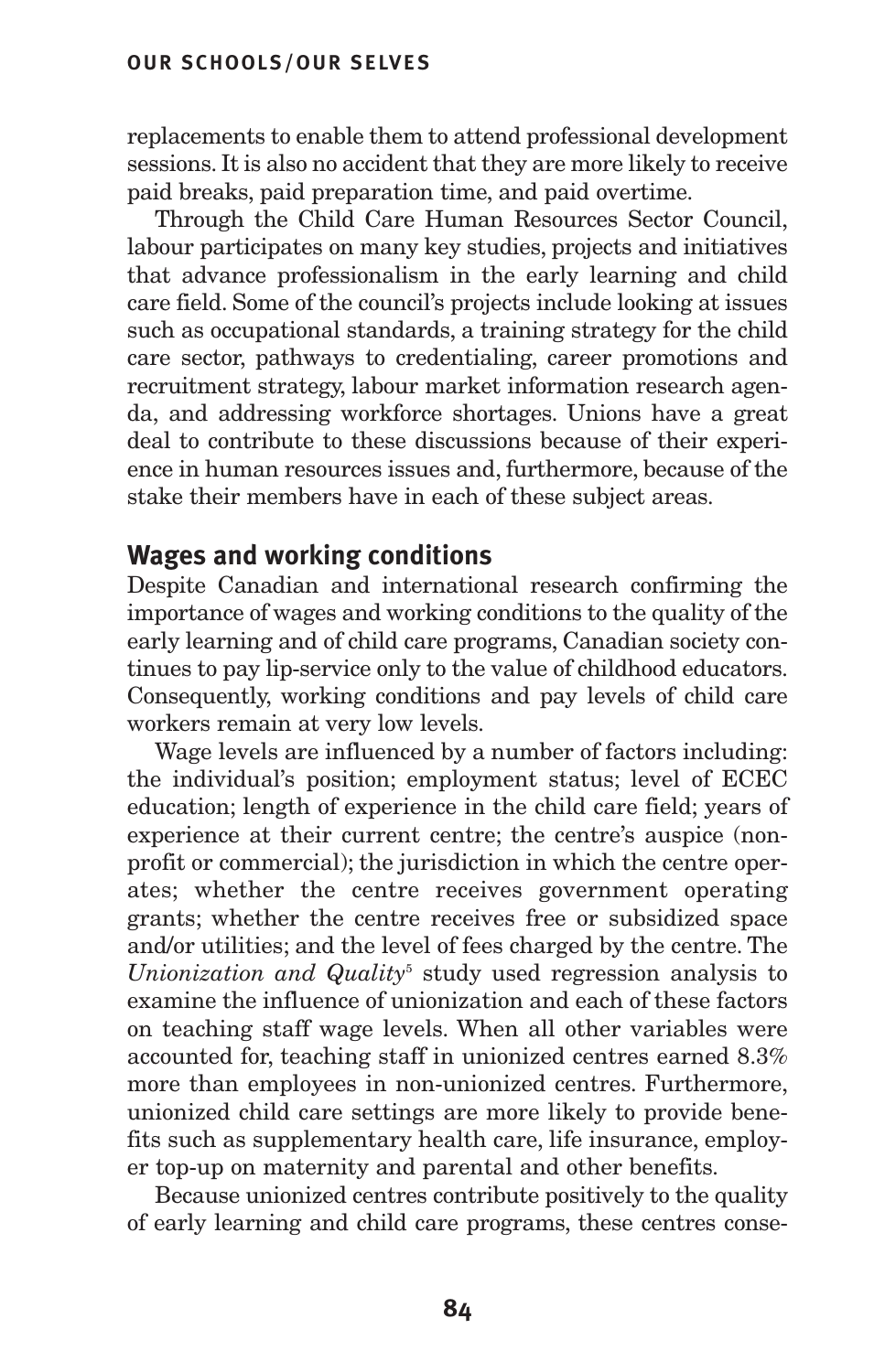**SPRING 2009**

quently have lower turnover rates, find it easier to recruit and retain good staff, support quality programs, and rate higher on program quality than non-unionized centres.

The effects of unionization on wages and compensation have been far-reaching. Québec has the largest percentage of unionized child care workers. Unionization has delivered a provincewide wage scale with consistent increases and a provincial pension plan. In Ontario, municipally-operated programs are highly unionized. Their comparatively higher wages and benefits have become the benchmark for compensation in the community programs.

#### **Organizing and bargaining structures**

Union membership for public sector female-dominated occupations is strong. More than 77% of nurses are members of a union and over 86% of teachers are union members. <sup>6</sup> Teachers and nurses are strong advocates for their field and their profession but also see unionization as a method for advancing issues for their sectors.

However, in spite of low wages and poor working conditions, unionization has been difficult to accomplish in the early learning and child care sector. Even when unions make organizing in the sector a priority the results haven't been universally successful.As a result, only about 23% of the regulated child care workforce belongs to a union, <sup>7</sup> compared to a 30% overall unionization rate for women. (In the public sector the unionization rate for women is almost 73%.) More analysis and evaluation of union organizing campaigns needs to take place to find out the elements for success. Unions with experience in the early learning and child care sector could work together to evaluate and develop strategies for successful approaches to bargaining and organizing.

Not only do unions need to make organizing child care workers a priority, labour must also explore organizing and representation approaches that fit the needs and culture of the sector. Much work is still to be done to understand how to approach organizing in this female-dominated workforce. A further challenge is to discover ways to deal with the issue of representing small bargaining units.

More examination needs to take place on how to increase the strength of child care workers through coordinated and central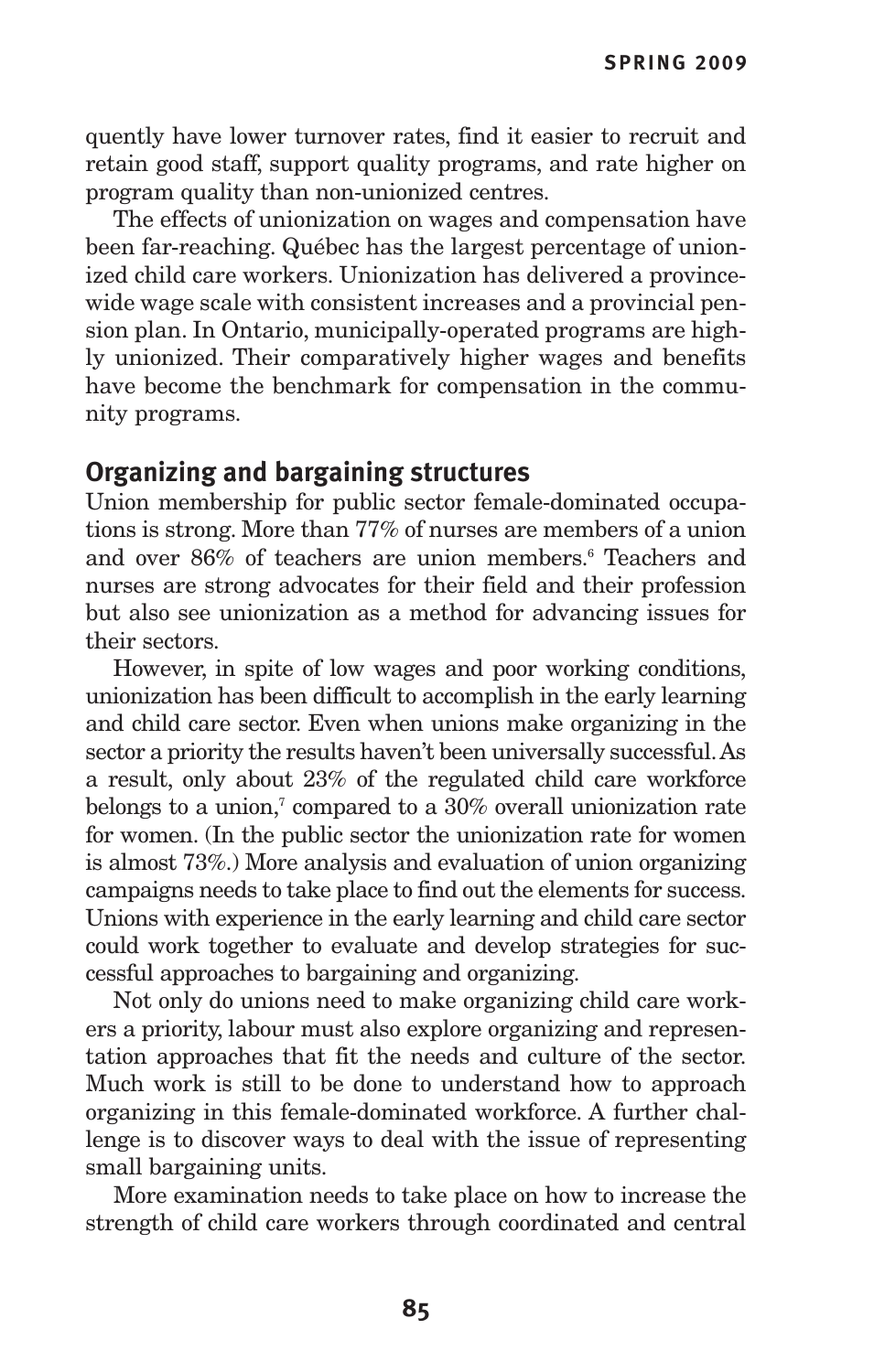bargaining for unions representing child care workers. Coordinated and central collective bargaining processes and structures can support staff, employers and parents in jointly influencing funding levels and policy direction, as well as finding shared solutions to workplace issues.

## **Challenges**

Growth in child care spaces slowed after 2006 when the federal government cancelled agreements with the provinces and territories. Even though a public opinion poll showed that almost twice as many Canadians said that setting up the national early childhood education and child care program is preferable to a monthly allowance of \$100, there has been no federal policy to develop such a program.

Canada's current approach relies on the market to build spaces and on parents to pay most of the operating costs. For the most part Canadian governments have failed to provide families with access to quality, affordable child care services. Multiple international studies confirm that Canada has one of the lowest levels of public investment in child care in the developed world.

The market approach to child care simply doesn't work. In the current global economic crisis Canadian governments need to develop public early learning and child care services that support children, their families and the country's economic recovery.

Unions are committed to building a quality early learning and child care system. Labour recognizes that building broad coalitions and supporting our social partners such as the Child Care Advocacy Association of Canada is essential to make early learning and child care a reality for Canadians. We will continue to promote early learning and child care issues and advocacy among our members and join with child care advocates in campaigns to win policy and funding for a quality public early learning and child care system.

*Margot Young is a Research Officer at the Canadian Union of Public Employees, and a long-time advocate for a Canada-wide system of publicly-funded child care.*

\* \* \*